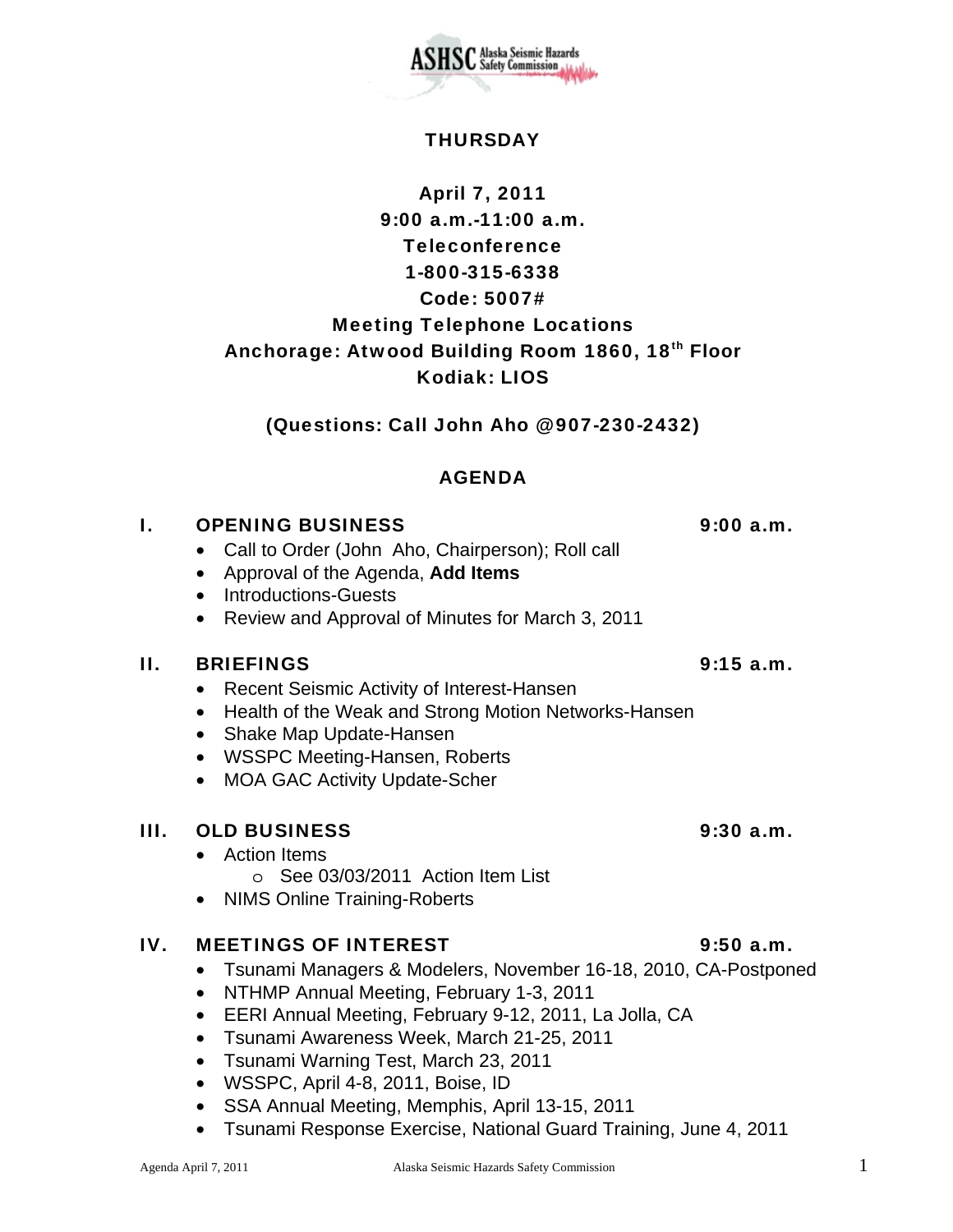- Tsunami Operations Work Shop, Sitka, Sept. 13-15, 2011
- Association of Engineering Geology, Anchorage, Sept.19-24, 2011
- Rapid Visual Screening, Fairbanks, October 2011
- 10th U.S. National Conference on Earthquake Engineering, 2014 Anchorage

### V. CRITICAL DEADLINES 10:00 a.m.

- Legislative Trip TBD
- Kodiak Response Scenario TBD
- Annual Report to WSSPC TBD

## VI. NEW BUSINESS 10:15 a.m.

## • Recognition

- Future Briefings
	- o AIA Document on Damage Assessment-Thompson
	- o Alaska Municipal League Risk Control-Dewalt
	- o Using Real-time GPS for Large Earthquake Location and Size-Hansen
	- o Christ Church, New Zealand Earthquake
	- o Japan Earthquake?
	- o Mat-Su Prison Presentation
	- o MOA Emergency Operations Center Tour
	- o Building Official
	- o DOT Seismic
	- o Utilities Risk Mitigation Approaches
	- o DOT Inventory of Bridges
	- o Gas Pipeline

## VII. REPORTS 10:30 a.m.

- Chairperson
	- o Sunset Committee
	- o DCRA Senate Committee
	- o Tsunami Committee
	- o Publications
	- o Face-to-Face Meeting-May 5-6, 2011
- Committee Reports
	- o Insurance-White
	- o Schools-Kelly
	- o Earthquake Scenario-Koehler
	- o Education & Outreach-Dunham, Aho
	- o Hazards Identification-Carver
	- o Response & Recovery-Roberts
	- o Partnership-Aho

## VIII. ADMINISTRATIVE MATTERS 10:45 a.m.

• Budget Report-Woolery